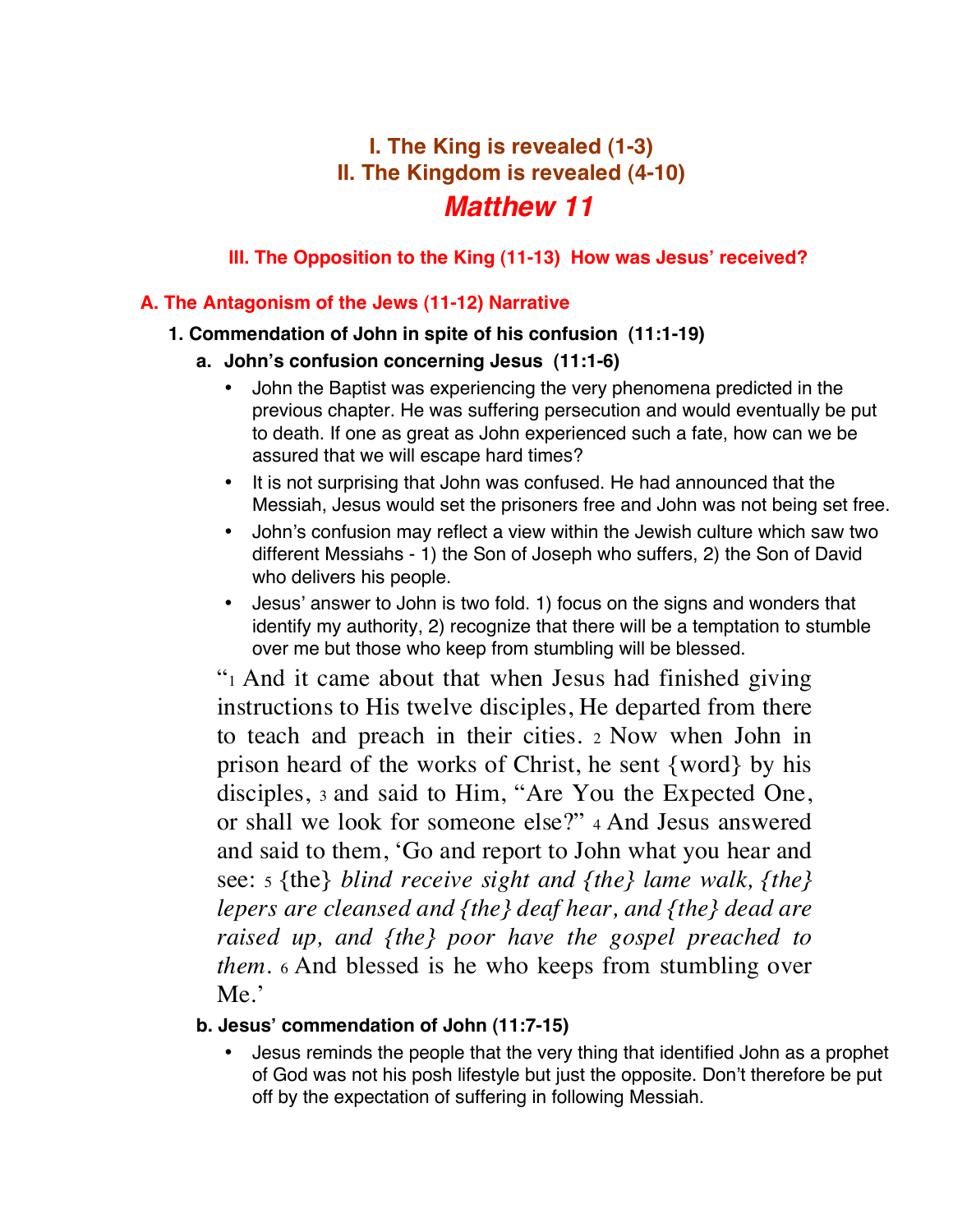- As great as John was, he was simply the doorman to the Kingdom. Those who were a part of the Kingdom community would have blessings that John would not.
- John would fulfill the prophecy in Malachi 4:5 "Behold, I am going to send you Elijah the prophet before the coming of he great and terrible day of he Lord."
- Matt.17:10-13 provides a commentary on this text.
- Luke 1:17 "He will go on before the Lord, in the spirit and power of Elijah"
- There will always be a tendency for violent people to express their hostility toward that King and the Kingdom as witnessed by the growing persecution by the Jews.

7 And as these were going {away,} Jesus began to speak to the multitudes about John, 'What did you go out into the wilderness to look at? A reed, shaken by the wind? 8 But what did you go out to see? A man dressed in soft {clothing}? Behold, those who wear soft {clothing} are in kings' palaces. 9 But why did you go out? To see a prophet? Yes, I say to you, and one who is more than a prophet. 10 This is the one about whom it is written, '*Behold, I send My messenger before Your face, Who will prepare Your way before You.'* 11 Truly, I say to you, among those born of women there has not arisen {anyone} greater than John the Baptist; yet he who is least in the kingdom of heaven is greater than he. 12 And from the days of John the Baptist until now the kingdom of heaven suffers violence, and violent men take it by force. 13 For all the prophets and the Law prophesied until John. 14 And if you care to accept  $\{it\}$  he himself is Elijah, who was to come. 15 He who has ears to hear, let him hear.

### **2. Condemnation of the proud because they hear and reject (11:16-24) a. The rebellion of this generation (11:16-19)**

- Jesus described this generation as "violent" and "forceful" in the previous paragraph. Now he says that they are like spoiled children who will never be satisfied no matter what Messiah and His forerunner do.
- John and Jesus seemed to represent radically different styles John the separatist, Jesus the friend of sinners. In the end the story would vindicate both as an expression of wisdom.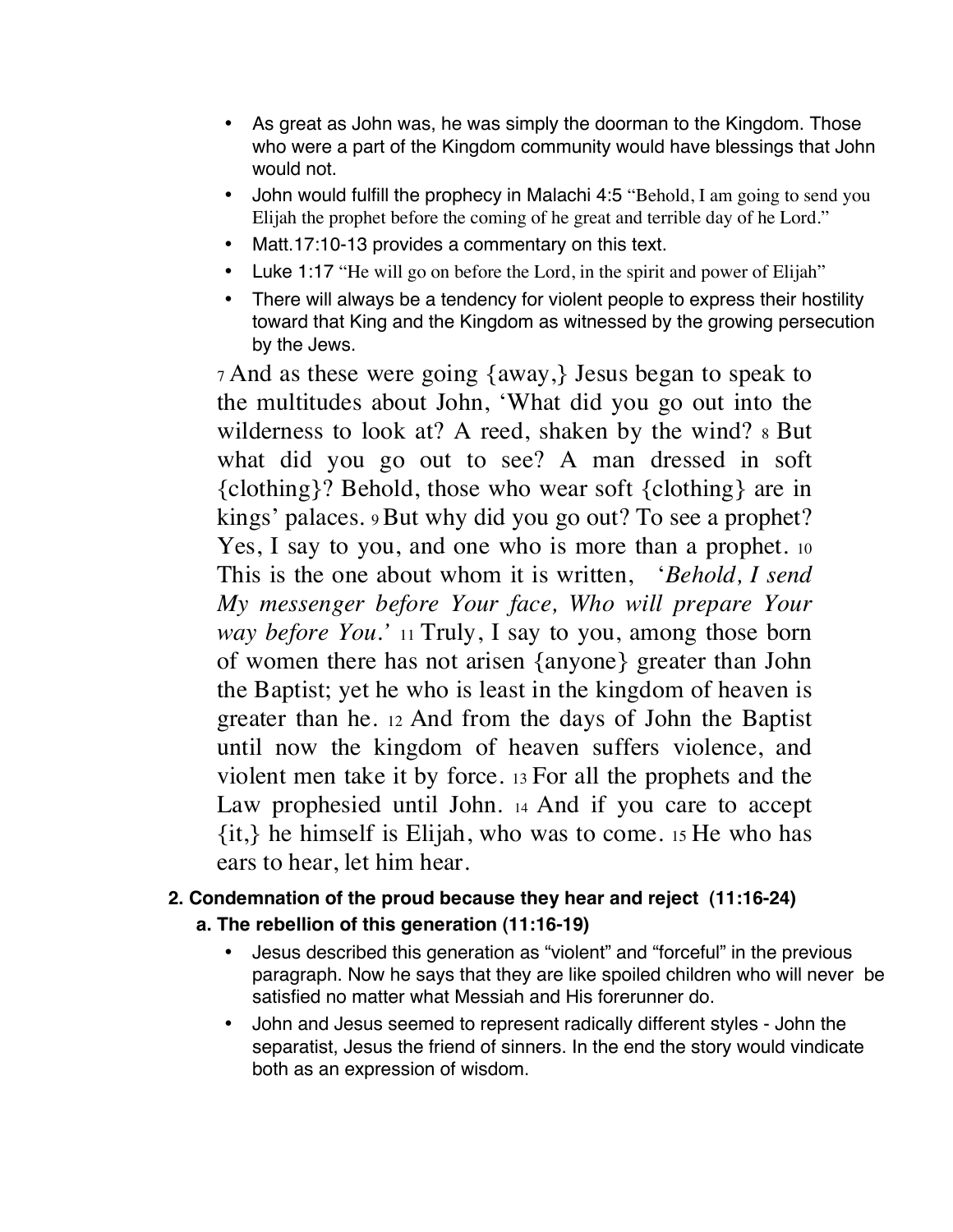16 But to what shall I compare this generation? It is like children sitting in the market places, who call out to the other {children}, 17 and say, 'We played the flute for you, and you did not dance; we sang a dirge, and you did not mourn.' 18 For John came neither eating nor drinking, and they say, 'He has a demon!' 19 The Son of Man came eating and drinking, and they say, 'Behold, a gluttonous man and a drunkard, a friend of tax-gatherers and sinners!' Yet wisdom is vindicated by her deeds.'

## **b. The reproach of its cities (11:20-24)**

- Jesus' curse suggests that there are degrees of punishment on judgment day.
- He suggests that signs and wonders should melt hearts, convince minds, and lead to a change in conviction, commitment, and conduct.

20 Then He began to reproach the cities in which most of His miracles were done, because they did not repent. 21 "Woe to you, Chorazin! Woe to you, Bethsaida! For if the miracles had occurred in Tyre and Sidon which occurred in you, they would have repented long ago in sackcloth and ashes. 22 Nevertheless I say to you, it shall be more tolerable for Tyre and Sidon in {the} day of judgment, than for you. 23 And you, Capernaum, will not be exalted to heaven, will you? You shall descend to Hades; for if the miracles had occurred in Sodom which occurred in you, it would have remained to this day. 24 Nevertheless I say to you that it shall be more tolerable for the land of Sodom in {the} day of judgment, than for you.'

### **3. Comfort to the humble who hear and receive. (11:25-30)**

- Jesus is not berating wisdom or intelligence but rather indicating that it does not take worldly wisdom or special intellectual ability to "get it" with respect to the message of the King and the Kingdom.
- Jesus suggests that the issue of the gospel is focused on the weary and heavy heart not the philosophical mind.
- The message of the Kingdom is not a new burden so much as a message of deliverance and grace.

25 At that time Jesus answered and said, 'I praise Thee, O Father, Lord of heaven and earth, that Thou didst hide these things from {the} wise and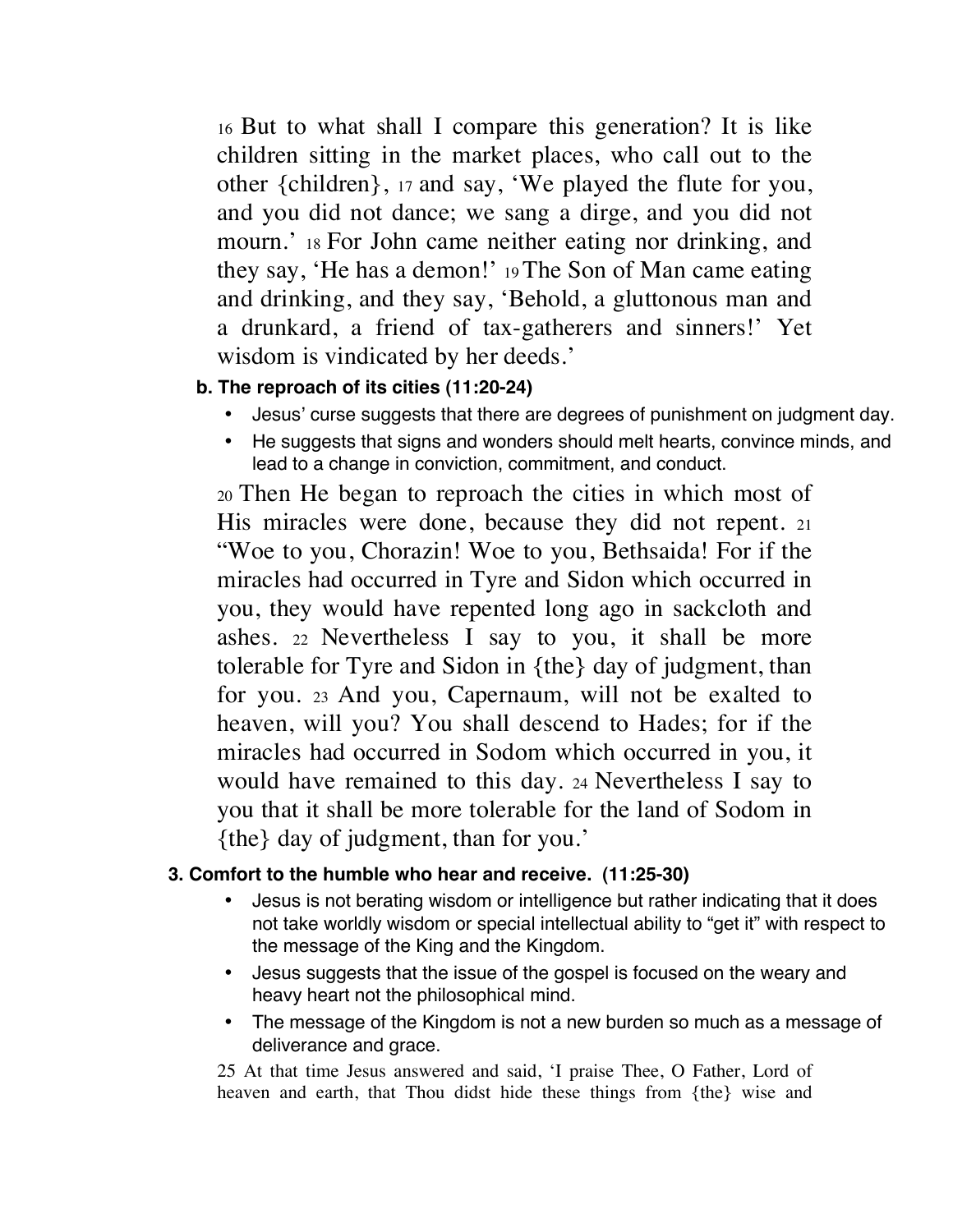intelligent and didst reveal them to babes. 26 Yes, Father, for thus it was wellpleasing in Thy sight. 27 All things have been handed over to Me by My Father; and no one knows the Son, except the Father; nor does anyone know the Father, except the Son, and anyone to whom the Son wills to reveal {Him.} 28 Come to Me, all who are weary and heavy-laden, and I will give you rest. 29 Take My yoke upon you, and learn from Me, for I am gentle and humble in heart; and *you shall find rest for your souls*. 30 For My yoke is easy, and My load is light."

Today approximately 30 million Americans (one in four) believe in reincarnation. The word "reincarnation" literally means to "come again in the flesh." The process of reincarnation - continual rebirths in human bodies - allegedly continues until the soul has reached a state of perfection and merges back with its source (God or the "Universal Soul").

One's lot in life, according to those who believe in reincarnation, is based on the law of **karma**. This law says that if bad things happen in one's life, this is an outworking of bad karma. If good things happen in one's life, this is an outworking of good karma.

**"Karma" refers to the "debt"** a soul accumulates because of good or bad actions committed during one's life (or past lives). If one accumulates good karma by performing good actions, he or she will be reincarnated in a desirable state. If one accumulates bad karma, he or she will be reincarnated in a less desirable state. In Shirley MacLaine's book Out on a Limb we are told, "Reincarnation is like show business. You just keep doing it until you get it right."

Some people twist the Scriptures and say that Jesus Himself taught reincarnation or "cyclical rebirth." In **Matthew 11:14**, for example, Jesus said, "And if you are willing to accept it, [John the Baptist] is the Elijah who was to come." Likewise, in **John 3:3** Jesus said, "I tell you the truth, no one can see the kingdom of God unless he is born again."

But these passages, rightly interpreted, do not support reincarnation. Matthew 11:14 does not really teach that John the Baptist was a reincarnation of Elijah. **Luke 1:17**, an important cross reference, tells us that the ministry of John the Baptist was carried out "in the spirit and power of Elijah." Moreover, reincarnationists conveniently forget that John the Baptist, when asked if he was Elijah, flatly answered, "No!" (**John 1:21**).

Regarding Jesus' words about being "born again" in **John 3:3**, the context clearly shows that Jesus was referring to a spiritual rebirth or regeneration. In fact, the phrase born again carries the idea of "born from above," and can even be translated that way. Jesus clarified His meaning by affirming that "flesh gives birth to flesh, but the Spirit gives birth to spirit" (**v. 6**).

There are other Scriptures that clearly debunk the notion of reincarnation**. Hebrews 9:27**  tells us that "man is destined to die once, and after that to face judgment...." Each human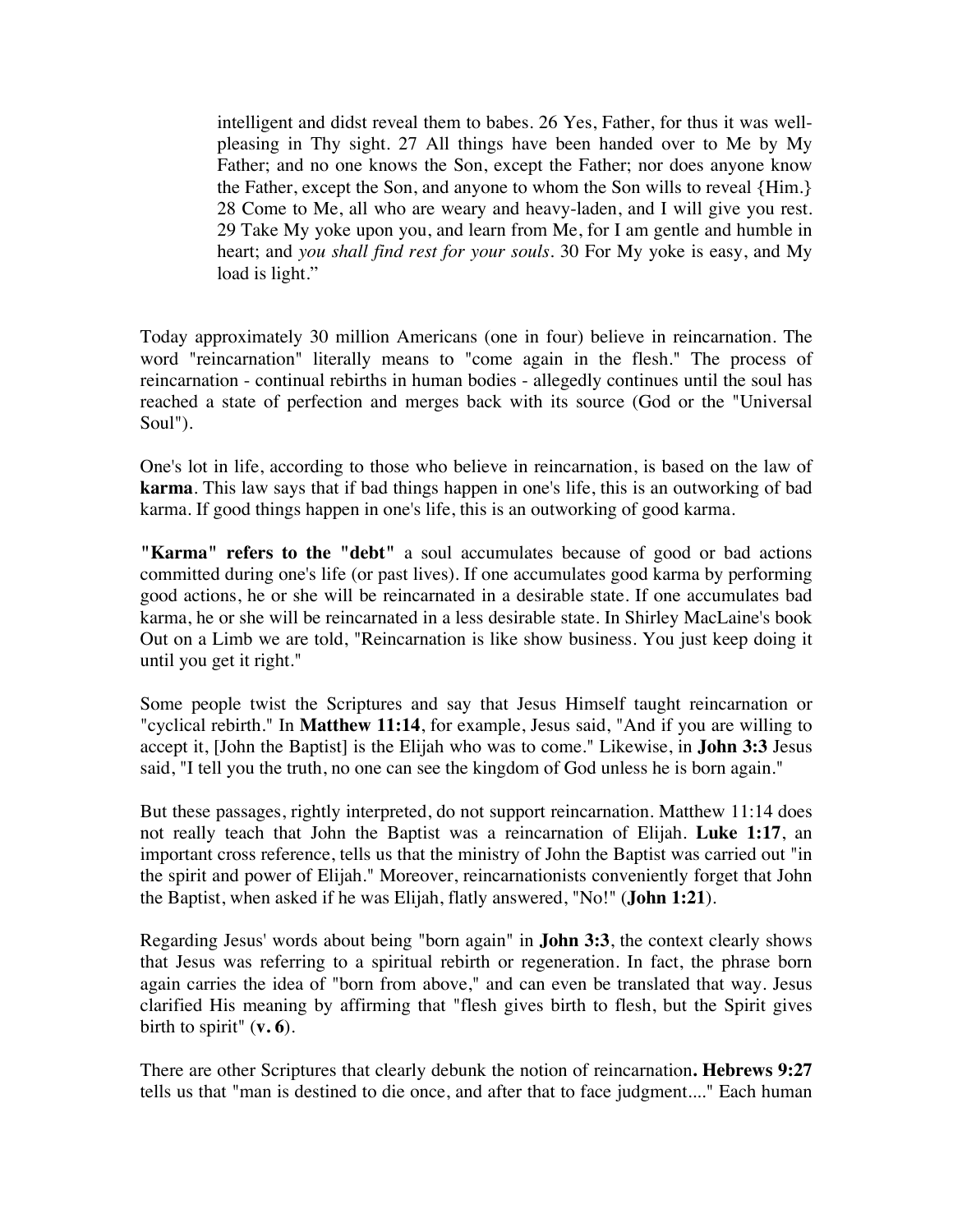being lives once as a mortal on earth, dies once, and then faces judgment. He does not have a second chance by reincarnating into another body. **II Corinthians 5:8** indicates that at death the Christian immediately goes into the presence of the Lord, not into another body. **Luke 16:19-31** indicates that unbelievers at death go to a place of suffering, not into another body.

We must also remember that Jesus taught that people decide their eternal destiny in a single lifetime (**Matthew 25:46**). This is precisely why the apostle Paul emphasized that "now is the day of salvation" (**II Corinthians 6:2**).

Further, Jesus taught the concept of resurrection, not reincarnation. In fact, He predicted His own resurrection early in His public ministry (**John 2:19**). And after Jesus resurrected from the dead, He appeared to some disciples and said, "Look at my hands and my feet. It is I myself! Touch me and see; a ghost does not have flesh and bones, as you see I have" (**Luke 24:39**). Jesus resurrected in the same body that went into the tomb. His body even retained the scars and wounds in His hands, feet, and side from the crucifixion (**John 20:28**).

In addition to biblically refuting reincarnation, we must also point to some of the practical problems involved in the theory of reincarnation. For example, we must ask, Why does one get punished (via "bad karma") for something he or she cannot remember having done in a previous life? Moreover, if the purpose of karma is to rid humanity of its selfish desires (as reincarnationists say), then why has there not been a noticeable improvement in human nature after all the millennia of reincarnations on earth?

Finally, if reincarnation and the law of karma are so beneficial on a practical level, as reincarnationists claim, then how do they explain the immense and ever-worsening social and economic problems - including widespread poverty, starvation, disease, and horrible suffering - in India, where reincarnation has been systematically taught throughout its history?

# **Reincarnation**

Members of what is commonly called the "New Age" movement often claim that early Christians believed in reincarnation. Shirley MacLaine, an avid New Age disciple, recalls being taught: "The theory of reincarnation is recorded in the Bible. But the proper interpretations were struck from it during an ecumenical council meeting of the Catholic Church in Constantinople sometime around A.D. 553, called the Council of Nicaea [*sic*]" (*Out on a Limb*, 234–35).

Historical facts provide no basis for this claim. In fact, there was no Council of Nicaea in A.D. 553. Further, the two ecumenical councils of Nicaea (A.D. 325 and A.D. 787) took place in the city of Nicaea (hence their names)—and neither dealt with reincarnation. What did take place in A.D. 553 was the Second Ecumenical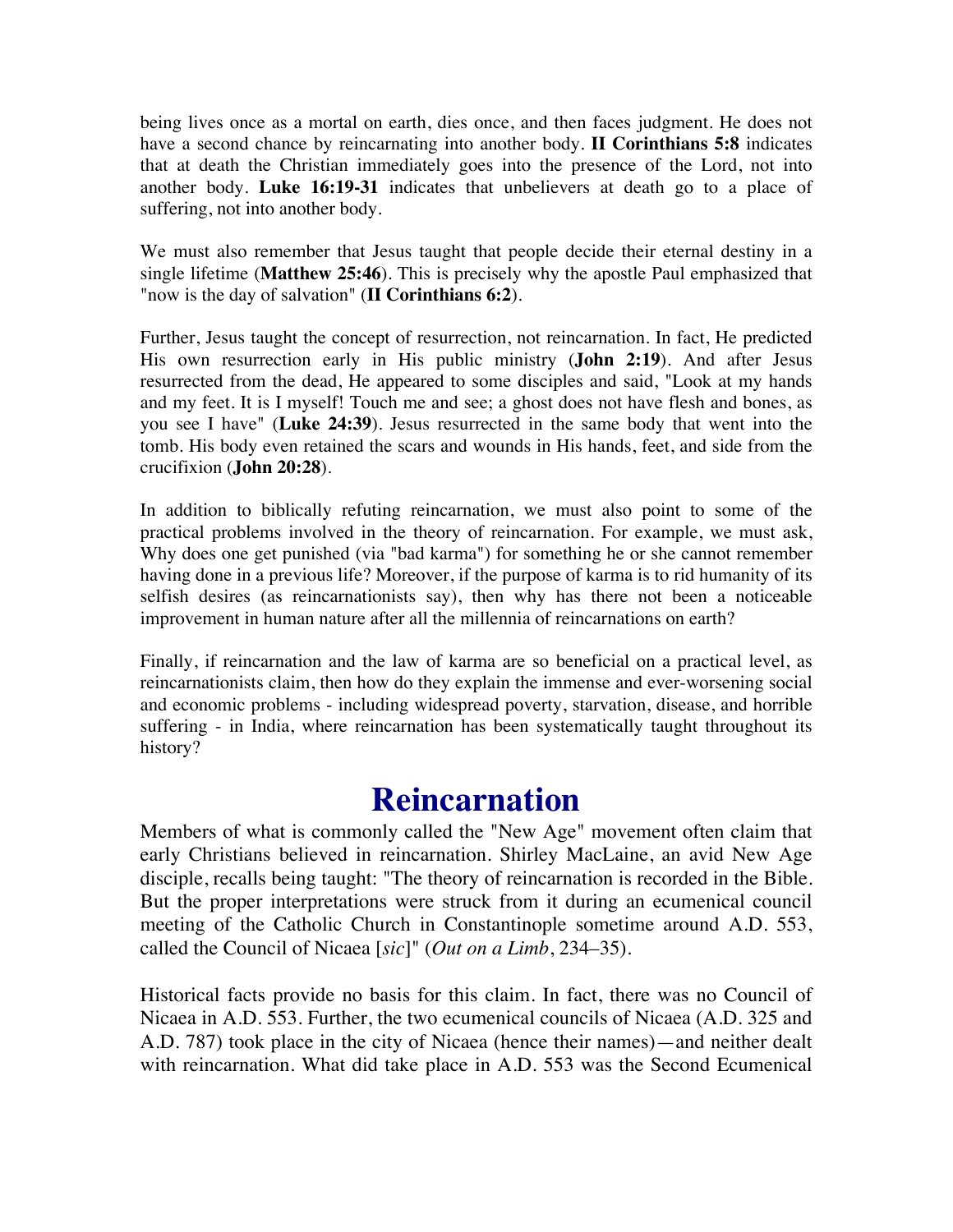Council of Constantinople. But records from this Council show that it, too, did not address the subject of reincarnation. None of the early councils did.

The closest the Second Council of Constantinople came to addressing reincarnation was, in one sentence, to condemn Origen, an early Church writer who believed souls exist in heaven before coming to earth to be born. New Agers confuse this belief in the preexistence of the soul with reincarnation and claim that Origen was a reincarnationist. Actually, he was one of the most prolific early writers *against* reincarnation! Because he is so continually misrepresented by New Agers, we have included a number of his quotes below, along with passages from other sources, all of which date from *before* A.D. 553, when the doctrine of reincarnation was supposedly "taken out of the Bible."

The origin of Shirley MacLaine's mistaken notion that Origen taught reincarnation is probably *Reincarnation in Christianity*, by Geddes MacGregor—a book published by the Theosophical Publishing House in 1978. The author speculates that Origen's texts written in support of the belief in reincarnation somehow disappeared or were suppressed. Admitting he has no evidence, MacGregor nonetheless asserts: "I am convinced he taught reincarnation *in some form*" (58). You may judge from the passages below whether this seems likely.

#### **Irenaeus**

"We may undermine [the Hellenists'] doctrine as to transmigration from body to body by this fact—that souls remember nothing whatever of the events which took place in their previous states of existence. For if they were sent forth with this object, that they should have experience of every kind of action, they must of necessity retain a remembrance of those things which have been previously accomplished, that they might fill up those in which they were still deficient, and not by always hovering, without intermission, through the same pursuits, spend their labor wretchedly in vain. . . . With reference to these objections, Plato . . . attempted no kind of proof, but simply replied dogmatically that when souls enter into this life they are caused to drink of oblivion by that demon who watches their entrance, before they effect an entrance into the bodies. It escaped him that he fell into another, greater perplexity. For if the cup of oblivion, after it has been drunk, can obliterate the memory of all the deeds that have been done, how, O Plato, do you obtain the knowledge of this fact . . . ?" (*Against Heresies* 2:33:1–2 [A.D. 189]).

### **Tertullian**

"Come now, if some philosopher affirms, as Laberius holds, following an opinion of Pythagoras, that a man may have his origin from a mule, a serpent from a woman, and with skill of speech twists every argument to prove his view, will he not gain an acceptance for it [among the pagans], and work in some conviction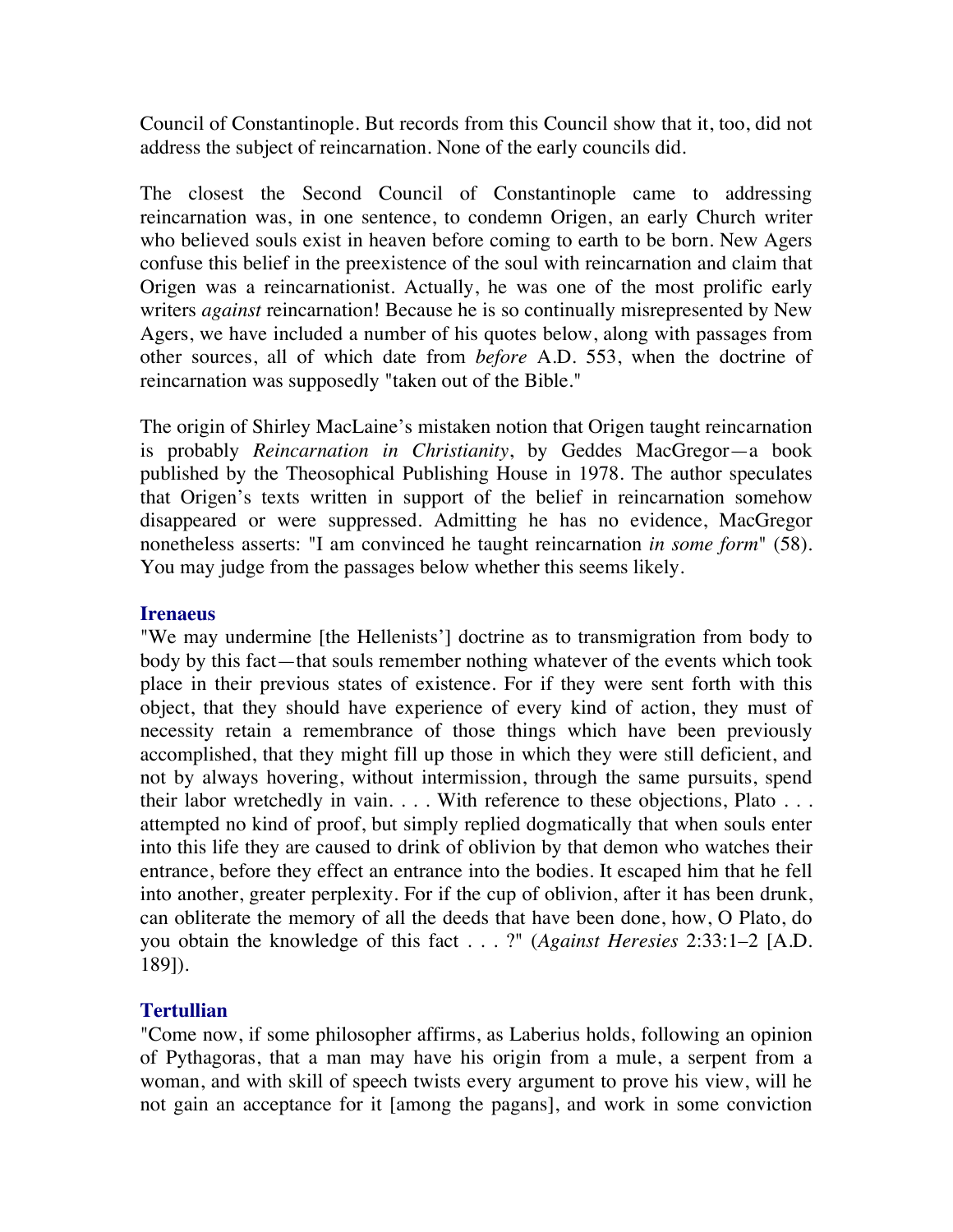that on account of this, they should abstain from eating animal food? May anyone have the persuasion that he should abstain, lest, by chance, in his beef he eats some ancestor of his? But if a Christian promises the return of a man from a man, and the very actual Gaius [resurrected] from Gaius . . . they will not . . . grant him a hearing. If there is any ground for the moving to and fro of human souls into different bodies, why may they not return to the very matter they have left . . . ?" (*Apology* 48 [A.D. 197]).

### **Origen**

"[Scripture says] 'And they asked him, "What then? Are you Elijah?" and he said, "I am not"' [John 1:21]. No one can fail to remember in this connection what Jesus says of John: 'If you will receive it, this is Elijah, who is to come' [Matt. 11:14]. How then does John come to say to those who ask him, 'Are you Elijah?'—'I am not'? . . . One might say that John did not know that he was Elijah. This will be the explanation of those who find in our passage a support for their doctrine of reincarnation, as if the soul clothed itself in a fresh body and did not quite remember its former lives. . . . [H]owever, a churchman, who repudiates the doctrine of reincarnation as a false one and does not admit that the soul of John was ever Elijah, may appeal to the above-quoted words of the angel, and point out that it is not the soul of Elijah that is spoken of at John's birth, but the spirit and power of Elijah" (*Commentary on John* 6:7 [A.D. 229]).

"As for the spirits of the prophets, these are given to them by God and are spoken of as being in a manner their property [slaves], as 'The spirits of the prophets are subject to the prophets' [1 Cor. 14:32] and 'The spirit of Elijah rested upon Elisha' [2 Kgs. 2:15]. Thus, it is said, there is nothing absurd in supposing that John, 'in the spirit and power of Elijah,' turned the hearts of the fathers to the children and that it was on account of this spirit that he was called 'Elijah who is to come'" (ibid.).

"If the doctrine [of reincarnation] was widely current, ought not John to have hesitated to pronounce upon it, lest his soul had actually been in Elijah? And here our churchman will appeal to history, and will bid his antagonists [to] ask experts of the secret doctrines of the Hebrews if they do really entertain such a belief. For if it should appear that they do not, then the argument based on that supposition is shown to be quite baseless" (ibid.).

"Someone might say, however, that Herod and some of those of the people held the false dogma of the transmigration of souls into bodies, in consequence of which they thought that the former John had appeared again by a fresh birth, and had come from the dead into life as Jesus. But the time between the birth of John and the birth of Jesus, which was not more than six months, does not permit this false opinion to be considered credible. And perhaps rather some such idea as this was in the mind of Herod, that the powers which worked in John had passed over to Jesus, in consequence of which he was thought by the people to be John the Baptist. And one might use the following line of argument: Just as because the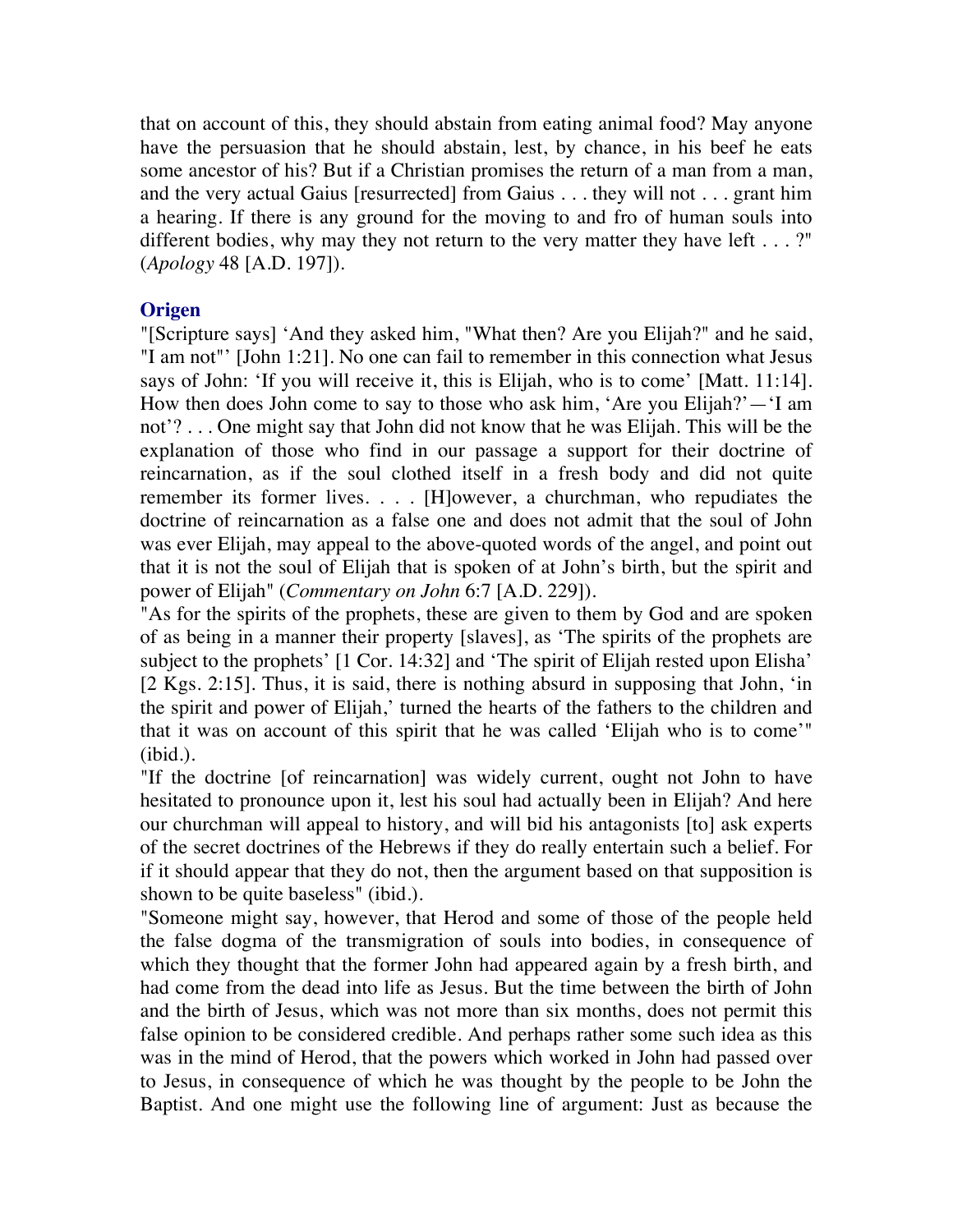spirit and the power of Elijah, and not because of his soul, it is said about John, 'This is Elijah who is to come' [Matt. 11:14] . . . so Herod thought that the powers in John's case worked in him works of baptism and teaching—for John did not do one miracle [John 10:41]—but in Jesus [they worked] miraculous portents" (*Commentary on Matthew* 10:20 [A.D. 248]).

"Now the Canaanite woman, having come, worshipped Jesus as God, saying, 'Lord, help me,' but he answered and said, 'It is not possible to take the children's bread and cast it to the little dogs.' . . . [O]thers, then, who are strangers to the doctrine of the Church, assume that souls pass from the bodies of men into the bodies of dogs, according to their varying degree of wickedness; but we . . . do not find this at all in the divine Scripture" (ibid., 11:17).

"In this place [when Jesus said Elijah was come and referred to John the Baptist] it does not appear to me that by Elijah the soul is spoken of, lest I fall into the doctrine of transmigration, which is foreign to the Church of God, and not handed down by the apostles, nor anywhere set forth in the scriptures" (ibid., 13:1).

...

"But if . . . the Greeks, who introduce the doctrine of transmigration, laying down things in harmony with it, do not acknowledge that the world is coming to corruption, it is fitting that when they have looked the scriptures straight in the face which plainly declare that the world will perish, they should either disbelieve them or invent a series of arguments in regard to the interpretation of things concerning the consummation; which even if they wish they will not be able to do" (ibid.).

#### **Arnobius**

"[M]an's real death [is] when souls which know not God shall be consumed in long-protracted torment with raging fire, into which certain fiercely cruel beings shall cast them. . . . Wherefore, there is no reason that [one] should mislead us, should hold our vain hopes to us, which some men say is unheard of till now, and carried away by an extravagant opinion of themselves, that souls are immortal, next in point of rank to the God and ruler of the world, descended from that Parent and Sire. . . . [And] while we are moving swiftly down toward our mortal bodies, causes pursue us from the world's circles, through the working of which we become bad—aye, most wicked . . . [and] that the souls of wicked men, on leaving their human bodies, pass into cattle and other creatures" (*Against the Pagans*  $2:14-15$  [A.D. 305]).

### **Lactantius**

"What of Pythagoras, who was first called a philosopher, who judged that souls were indeed immortal, but that they passed into other bodies, either of cattle or of birds or of beasts? Would it not have been better that they should be destroyed, together with their bodies, than thus to be condemned to pass into the bodies of other animals? Would it not be better not to exist at all than, after having had the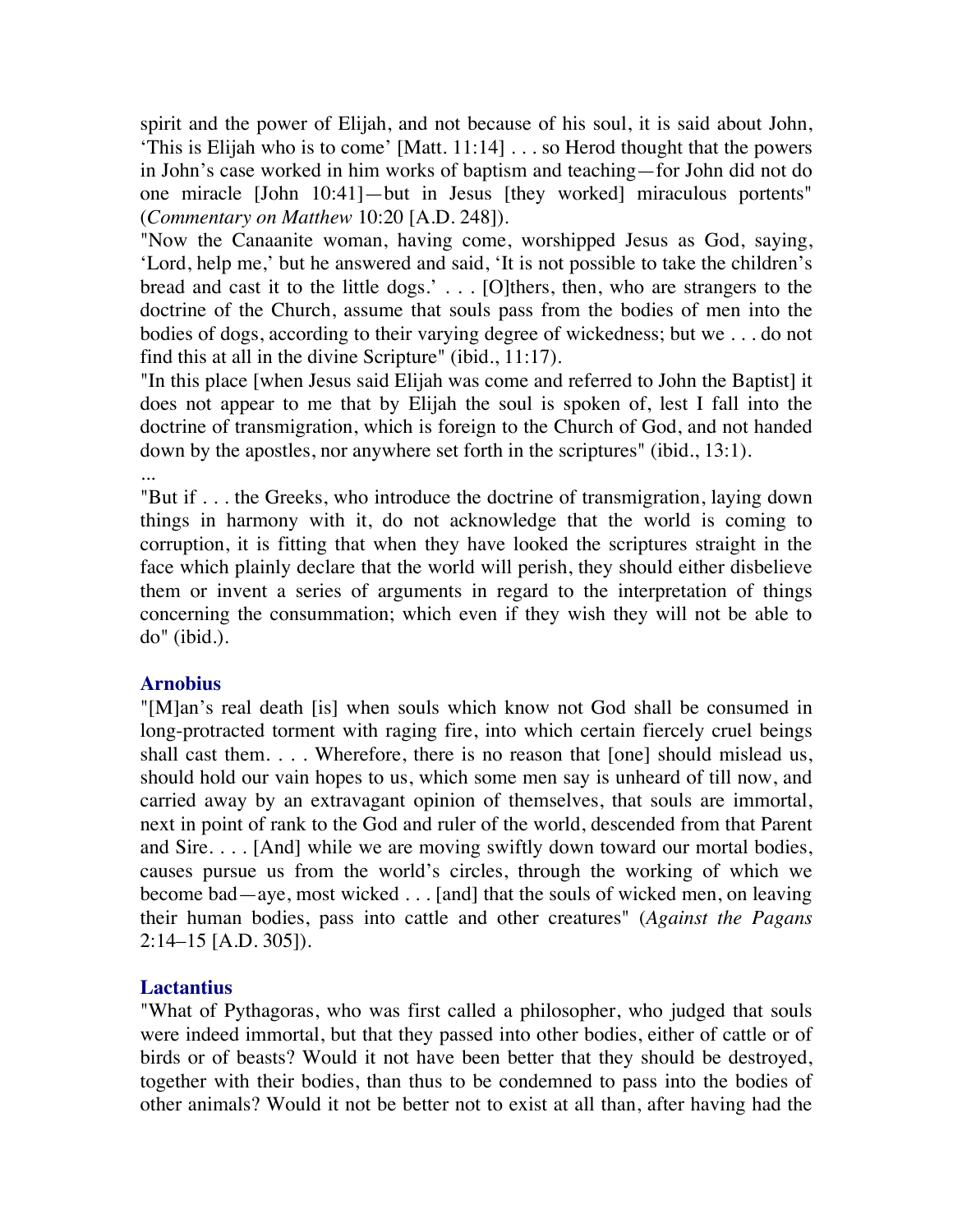form of a man, to live as a swine or a dog? And the foolish man, to gain credit for his saying, said that he himself had been Euphorbus in the Trojan war, and that when he had been slain he passed into other figures of animals, and at last became Pythagoras. O happy man!—to whom alone so great a memory was given! Or rather unhappy, who when changed into a sheep was not permitted to be ignorant of what he was! And [I] would to heaven that he [Pythagoras] alone had been thus senseless!" (*Epitome of the Divine Institutes* 36 [A.D. 317]).

#### **Gregory of Nyssa**

"[I]f one should search carefully, he will find that their doctrine is of necessity brought down to this. They tell us that one of their sages said that he, being one and the same person, was born a man, and afterward assumed the form of a woman, and flew about with the birds, and grew as a bush, and obtained the life of an aquatic creature—and he who said these things of himself did not, so far as I can judge, go far from the truth, for such doctrines as this—of saying that one should pass through many changes—are really fitting for the chatter of frogs or jackdaws or the stupidity of fishes or the insensibility of trees" (*The Making of Man* 28:3 [A.D. 379]).

#### **Ambrose of Milan**

"It is a cause for wonder that though they [the heathen] . . . say that souls pass and migrate into other bodies. . . . But let those who have not been taught doubt [the resurrection]. For us who have read the law, the prophets, the apostles, and the gospel, it is not lawful to doubt" (*Belief in the Resurrection* 65–66 [A.D. 380]).

"But is their opinion preferable who say that our souls, when they have passed out of these bodies, migrate into the bodies of beasts or of various other living creatures? . . . For what is so like a marvel as to believe that men could have been changed into the forms of beasts? How much greater a marvel, however, would it be that the soul which rules man should take on itself the nature of a beast so opposed to that of man, and being capable of reason should be able to pass over to an irrational animal, than that the form of the body should have been changed?" (ibid., 127).

#### **John Chrysostom**

"As for doctrines on the soul, there is nothing excessively shameful that they [the disciples of Plato and Pythagoras] have left unsaid, asserting that the souls of men become flies and gnats and bushes and that God himself is a [similar] soul, with some other the like indecencies. . . . At one time he says that the soul is of the substance of God; at another, after having exalted it thus immoderately and impiously, he exceeds again in a different way, and treats it with insult, making it pass into swine and asses and other animals of yet less esteem than these" (*Homilies on John* 2:3, 6 [A.D. 391]).